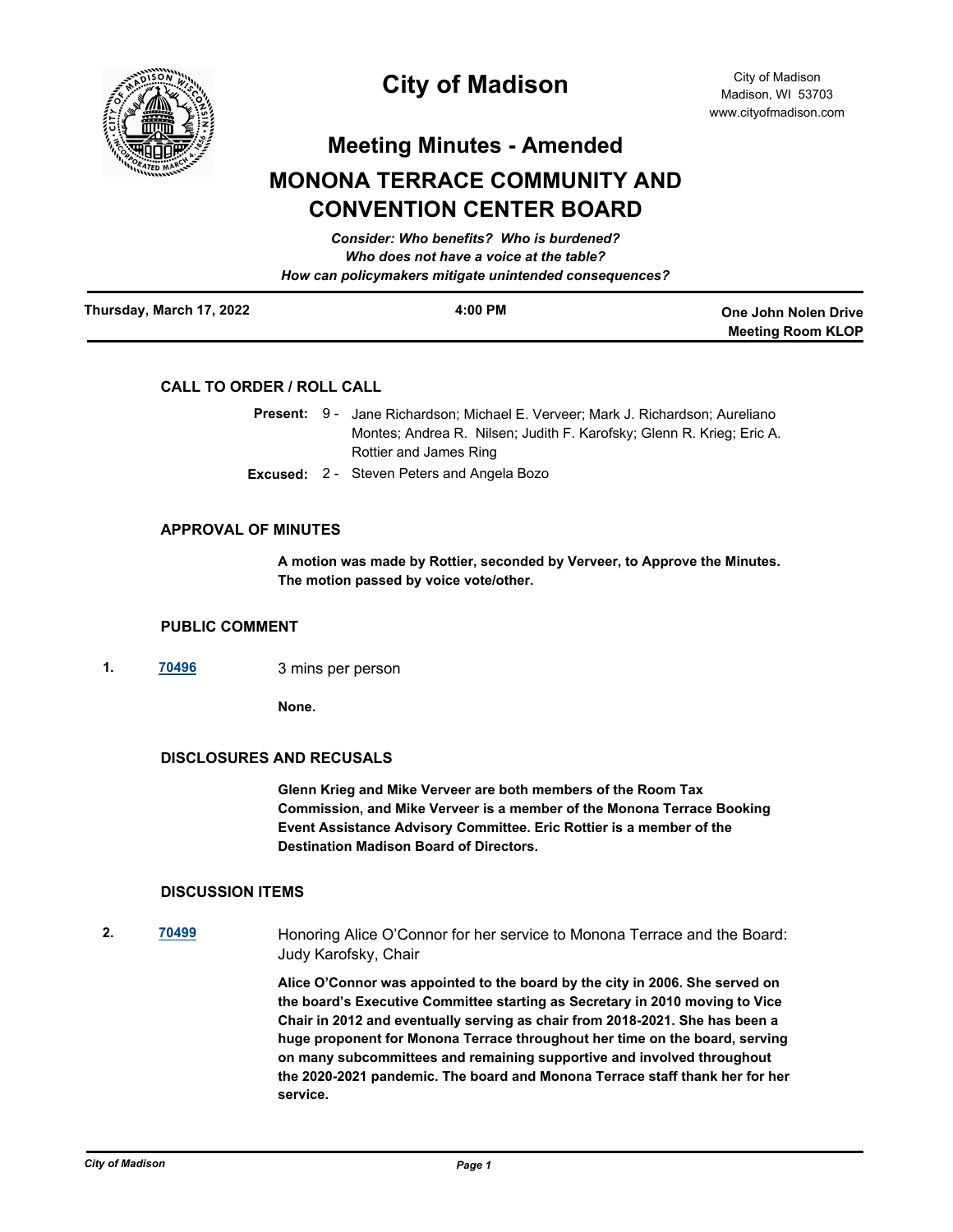#### **REPORTS**

**3. [70502](http://madison.legistar.com/gateway.aspx?m=l&id=/matter.aspx?key=82559)** Report of the Nominating Committee, Slate of Officers presented for vote in April: Jane Richardson, Committee Chair

> **The Nominating Committee met on March 15. They are presenting the following slate of officers for vote in April: Judy Karofsky for Chair, Jim Ring for Vice Chair and Andrea Nilsen for Secretary.**

**4. [70504](http://madison.legistar.com/gateway.aspx?m=l&id=/matter.aspx?key=82561)** Booking Pace Update: Bill Zeinemann, Associate Director Marketing and Event Services

*Attachments:* [bkpc\\_02-28-22.pdf](http://madison.legistar.com/gateway.aspx?M=F&ID=57b2003c-a13a-4cc6-90d8-b45fac0ffd3f.pdf)

| <b>Projected</b>  | <b>Budgeted</b> |
|-------------------|-----------------|
| 160               | 171             |
| 106               | 147             |
| Conferences<br>25 | 26              |
| Conventions<br>22 | 26              |
|                   |                 |

**Banquets are a bright spot at this point. In 2019, there were 167 banquets and for 2022, projections are for 160. This number could go higher. There is the potential for getting the number of 2022 banquets close to the pre-pandemic number of 167.**

**JLL Consultants conducted an optimization study analyzing Monona Terrace event booking history to help determine how best to balance and increase production of events. Their results were presented to Monona Terrace and Destination Madison earlier this month. The recommendation was to book bigger events and more of them, using calendar and space management strategies. After looking at demand in the industry for Madison, along with the pace and trends of recovery, they believe that by utilizing their strategies, Monona Terrace will be able to reach maximum occupancy by 2026. This takes into account the need to hold space for legacy events and community events.**

**At the presentation, they indicated that a sales team needs to have 1,300 prospects a year to fill the pipeline and meet this goal. The staff turnover at DM is a challenge, but according to the consultants, the prospects are out there and fundamental sales work is all that is needed. Sales teams are going to be adjusting some booking policies and guidelines on what pieces of business to target based on the event's "priority" category. DM's sales team needs to be contacting priority 1 and 2 events and booking them into future years. They will likely need to staff up a little to hit these marks. Monona Terrace's sales team is will fill in the calendar gaps around the big events with shorter-term bookings and priority 2, 3 and 4 events. After meeting with both sales teams the consultants are using feedback received to make a few adjustments before submitting their final recommendation and strategies for implementation.**

**Eventually the board will be seeing a different type of report for event booking; however, the staff has yet to fully develop the reporting metrics.**

**5. [70505](http://madison.legistar.com/gateway.aspx?m=l&id=/matter.aspx?key=82562)** Finance Report: Jeff Boyd, Business Manager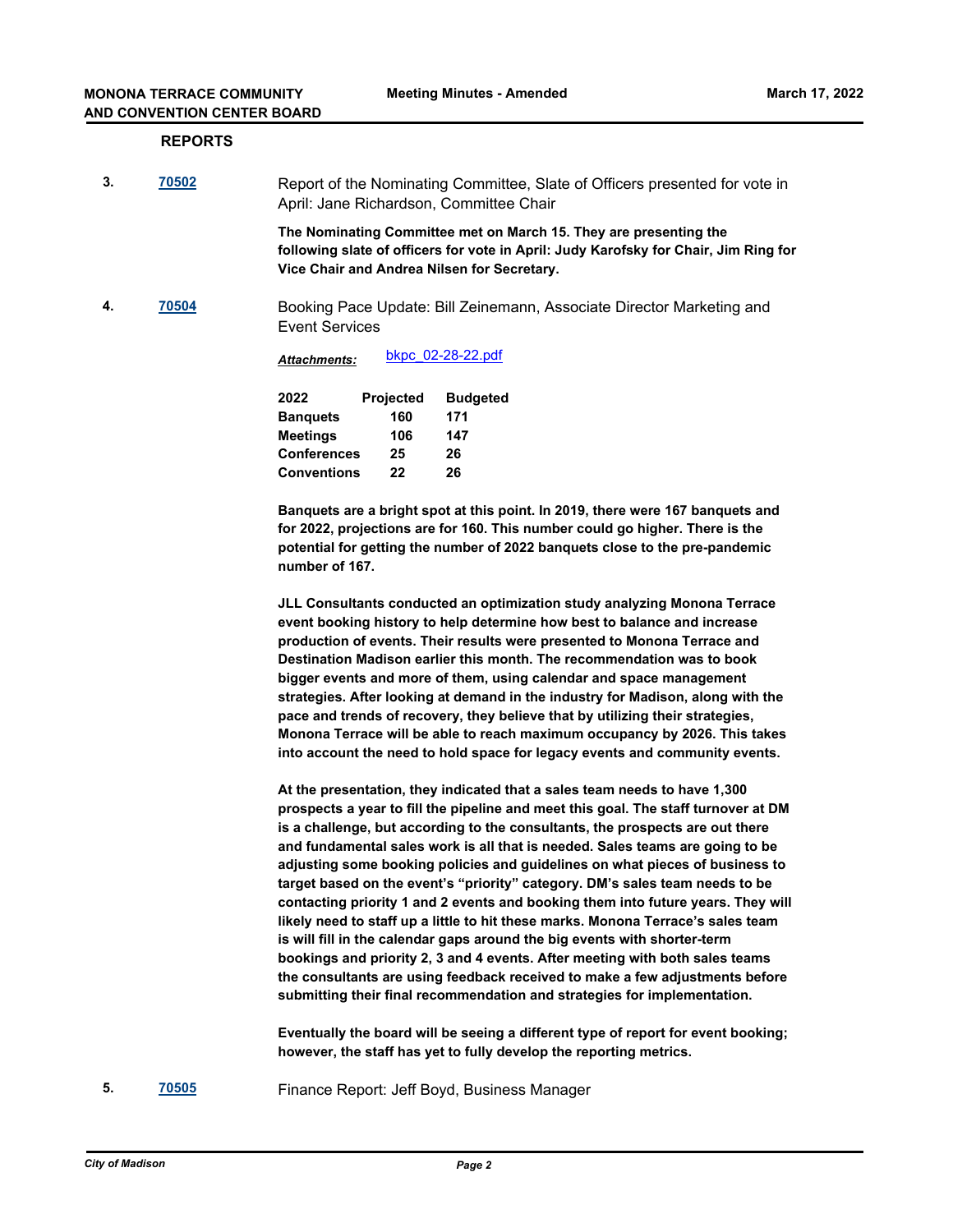[finance\\_01-31-22.pdf](http://madison.legistar.com/gateway.aspx?M=F&ID=619fbd68-0702-44c6-8ad4-9cd85668eff9.pdf) [finance\\_02-28-22.pdf](http://madison.legistar.com/gateway.aspx?M=F&ID=7c7d6973-da4d-4e05-906c-4bb3abfb73f7.pdf) *Attachments:*

**January had higher revenue than expected due to a bigger spend per event than budgeted. Otherwise, it was down by 11 events. Due to expenses being were under by 6%, the month ended with a small surplus.**

**February revenue numbers were under budget. The number of events was 12 lower than budgeted0. Operating budget expenses were up in the salary and benefits category. This was due to the way health insurance is applied. The first few months of the year usually have higher benefit expenses, which evens out over the year.**

**The account tech position that has been open since spring of 2020 has been filled. Jeff looks forward to introducing our new hire to the board next month**

**6. [70506](http://madison.legistar.com/gateway.aspx?m=l&id=/matter.aspx?key=82563)** Director's Report: Connie Thompson, Director

- A. Administration
- B. Operations
- C. Community Relations
- D. Gift Shop
- E. Sales and Marketing
- F. Event Services
- G. Business Office/Human Resources
- H. Catering

Attachments: [rpt\\_03-17-22.pdf](http://madison.legistar.com/gateway.aspx?M=F&ID=da952e71-74c7-41d7-b6d4-08015dc45aee.pdf)

**The Managers held a retreat in February, the first one since the pandemic. They worked on revising the strategic planning. The previous strategic plan was for 2020-2022, since 2020 was a lost year, the plan will now extend through 2023. A small team worked on adjustments to the plan in light of how the last two years have changed the industry. These modifications were presented to the managers for feedback and discussion regarding how each department can align with them through their department goals. The small team suggested adding Equity and Well-Being to the Monona Terrace guiding principles. Furthermore, the city requested that health and safety goals be added to the strategic plan. When finalized, the modified plan will be shared with the board.**

**As of March 1, the masking mandate expired and staff policy was adjusted. Monona Terrace staff are required to wear masks in public facing areas of the building thru the end of March. This policy will be reviewed in April and adjustments made if necessary. Catering is continuing to mask in all areas of the building through March.**

**Monona Terrace and Monona Catering are looking into the Madison Metropolitan School District's apprenticeship program. It is a one to two year program designed to introduce high school students into the hospitality industry and to provide potential hires for the organization.** 

**Due to the issue with high winds catching the level-four entrance door on the east side, no matter which direction the door opens, maintenance is looking**